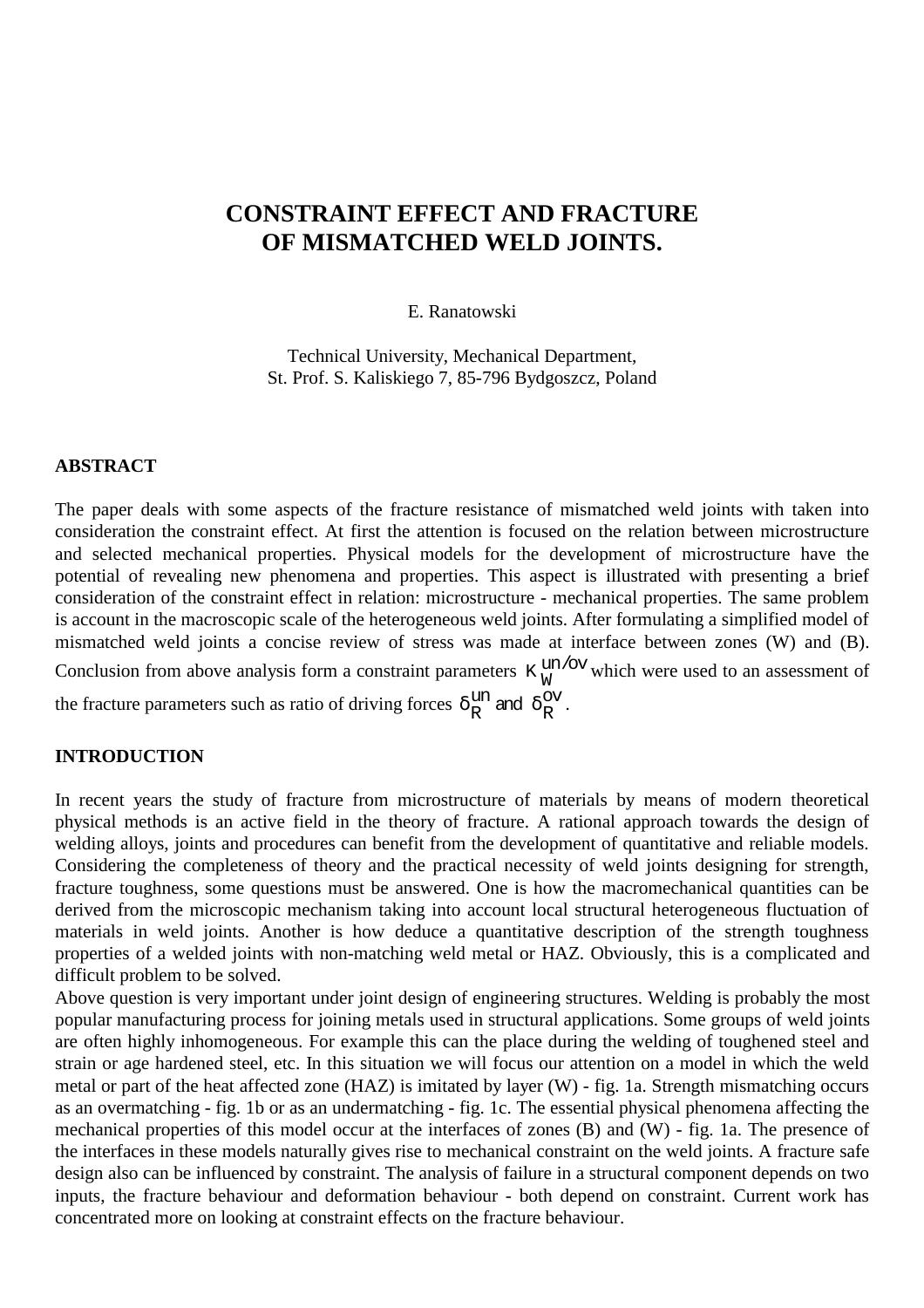



b. change of the yield point  $R_e^W$  (ov) in the overmatched weld joint,

c. change of the yield point  $R_e^W$  (un) in the undermatched weld joint.

## **INFLUENCE OF THE CONSTRAINT EFFECT ON THE MECHANICAL PROPERTIES OF THE MATERIAL MICROSTRUCTURE.**

The general theory of constrained materials in classical mechanics of deformable media is characterised by a restriction on the class of possible motions. The level of constraint of homogeneous system depends upon: - the body configuration,

- the type and magnitude of applied load,

- the material stress - strain properties.

The level of constraint heterogeneous system furthermore depends on physical phenomena at the interface of zones with different mechanical properties and their geometric configuration.

Constraint effects are of important determining the mechanical behaviour of weld structures in many respects - microscopical and macroscopical scale of analysed physical phenomena and in further part it will be quantatively assessment by using appropriate models. The modelling approach to the design of materials and processes is important and in great demand by industry because empirical experiments are now too expensive. The ideal models are those base on solid physical principles. A practically useful method is always one which is a compromise between basic science and empiricism. Then it may be reasonable to assume that strength of steel microstructure can be factorised into a number of intrinsic components [1]:

$$
\sigma = \sigma_{\rm Fe} + \sum_{i} x_i \sigma_{\rm ss_i} + x_{\rm C} \sigma_{\rm C} + K_{\rm L} {\{\rm L\}} + K_{\rm D} \rho_{\rm D}^{0.5}
$$
 (1)

| $K_{\tau}$ {L}         | $\sim$ | function for stengthening due to grain size,                                               |
|------------------------|--------|--------------------------------------------------------------------------------------------|
| $K_{D}$                |        | coefficient for strengthening due to dislocations 7,34 x $10^{-6}$ MNm <sup>-1</sup> ,     |
| $\sigma$ <sub>Fe</sub> |        | - strength to pure, annealed iron, $219 \text{ MNm}^{-2}$ at 300 K,                        |
| $\sigma_{\rm s}$       |        | - substitutional solute (i) strengthening,                                                 |
| $\sigma_{\rm C}$       |        | solid solution strengthening due to carbon,                                                |
| $\rho D$               |        | - dislocation density, typically $10^{-16}$ m <sup>-2</sup> ,                              |
| $\overline{L}$         |        | measure of the ferrite plate size, typically $0.2 \mu m$ ,                                 |
| $x_i$                  |        | - the concentration of a substitutional solute which is represented here by a subscript i. |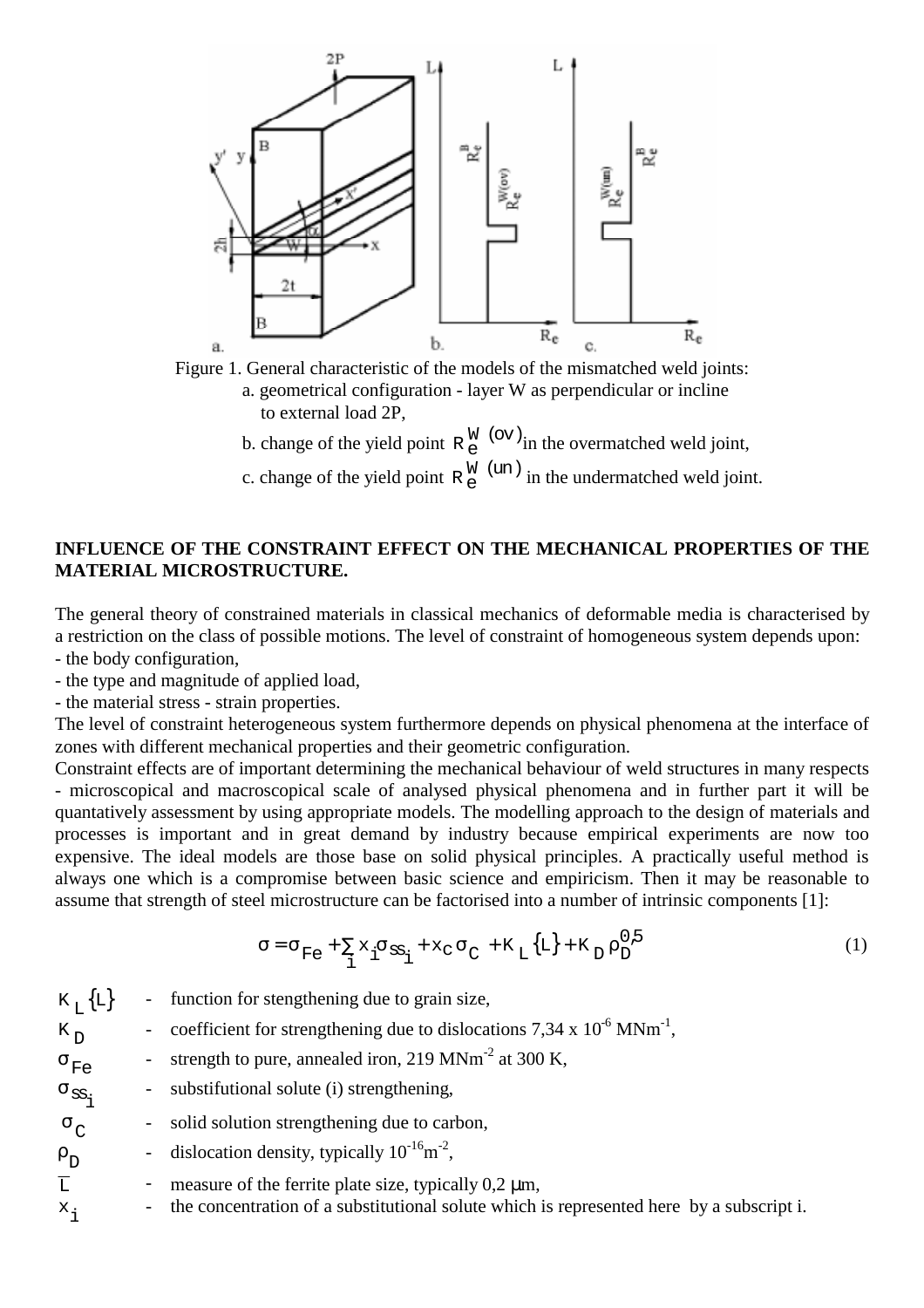Furthermore, the normal way to calculate the strength of a multiphase alloy is to use a rule of mixtures, i.e. to estimate a mean value from the weighted average of each component:

$$
\sigma = V_{\alpha}\sigma_{\alpha} + V_{\beta}\sigma_{\beta} + V_{\beta}\sigma_{\beta} + V_{\gamma}\sigma_{\beta} + \cdots
$$
 (2)

 $\sigma_i$  - the property assigned to phase i,  $V_i$  - volume fraction of phase i.

Above approximation may not be valid in circumstances where the phases have very different mechanical properties. This take place because of constraint effect between different components of microstructure. For example on figures 2 is presented plots of normalised strength of bainite as the function of fraction of bainite in martensitic matrix and change of proof stress of bainite and martensite in mixed microstructure which has been tempered.



Figure 2. Characteristic of the strength of constrained bainite in martensite matrix [1]:

- a. the normalised strength of bainite as the fraction of bainite in martensitic matrix,
	- b. the strength contributions of bainite and martensite in the mixed microstructure which has been tempered.

Then the strength of constrained bainite is established as follows [1]:

$$
\sigma_{\rm b} \approx \sigma_{\rm bo} \Big[ 0.65 \exp(-3.3 \text{V}_{\rm b}) + 0.98 \Big] \le \sigma_{\rm M} \tag{3}
$$

where:

 $\sigma_{\text{L}}$  - strength of constrained the bainite,

 $\sigma_{\rm bo}$  - strength of unconstrained the bainite,

 $V<sub>b</sub>$  - volume fraction of bainite,

 $\sigma_{\text{M}}$  - strength of the martensite.

When the volume fraction  $V_b$  of bainite is small, its strength nearly matches that of martensite - fig. 2. In accordance with above established rules the constraint effect are important in determining the mechanical behaviour of weld and HAZ microstructures in many respects. For example, it was indicated that hard phase islands present in HAZ microstructures are most detrimental when they are severely constrained by the surrounding microstructure. It was also noted that microstructural inhomogeneities such as hard pearlite island, can lead to a significant variations in measured fracture toughness values of the same material.

# **INFLUENCE OF CONSTRAINT EFFECT ON THE FRACTURE OF HETEROGENEOUS WELD**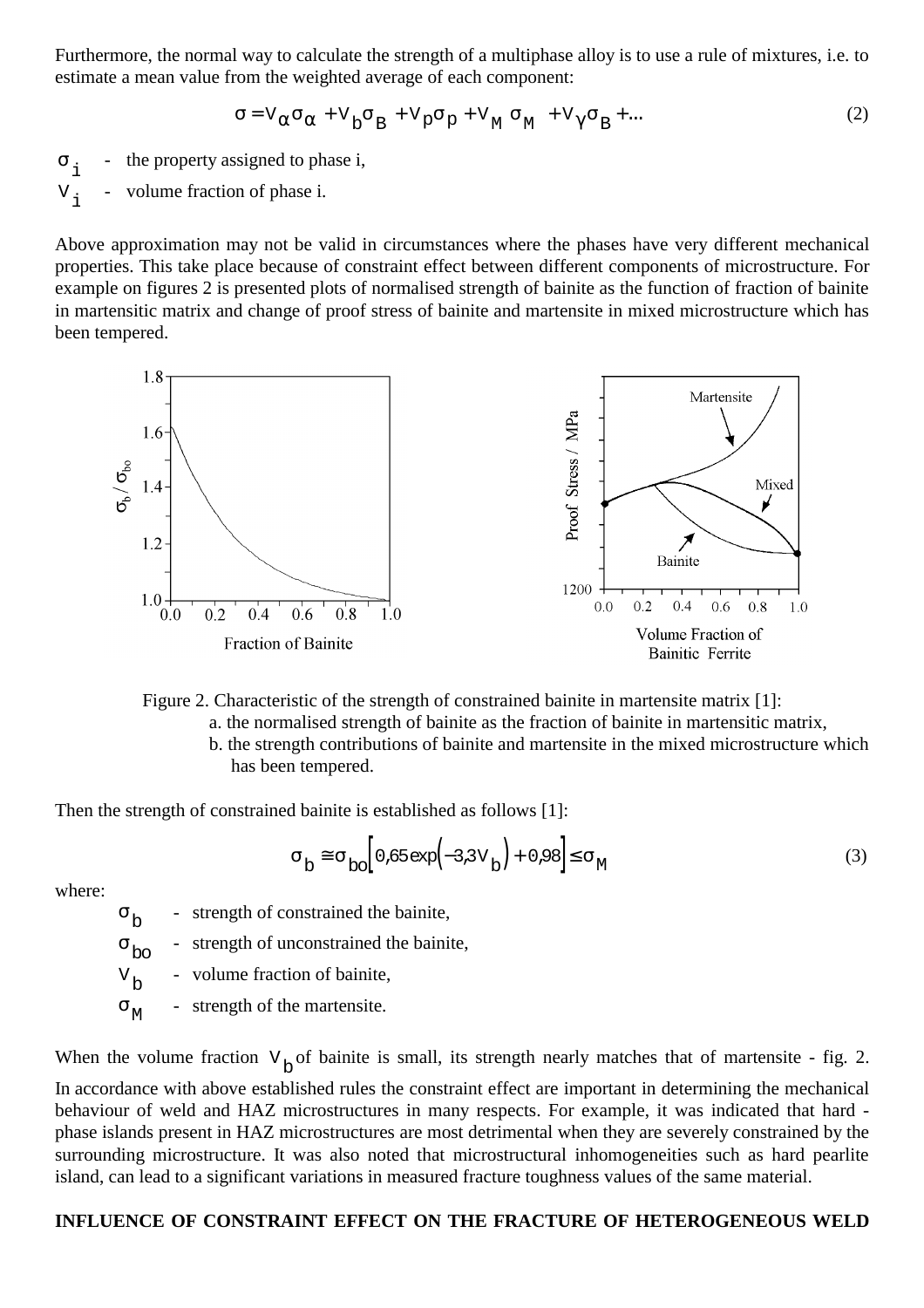### **JOINTS - MACROSCOPIC SCALE.**

The macro - mechanical heterogeneity of welded structures is one of their primary features. The heterogeneous nature of the weld joints are characterised by macroscopic dissimilarity in mechanical properties. This mis - match causes constrains in macroscopic scale and stress concentrations which are enhanced by geometric and physical parameters of the mismatched weld joints and state of loading - under tension or bending loading. Determination of change in the state of stress occurring at the interface of zones (B) and (W) is than of primary importance for a correct interpretation and estimation of a new mechanical properties. The stress analysis in this area is made previously in [2]. A very useful form of the stress state we can received by change the parameters:  $\gamma \rightarrow q$ . The parameter  $\gamma$  represent the internal normalised tangential stress at interfaces and the parameter q is represent the external normalised tangential stress caused by force 20. With use the relation between  $\gamma$  and q as:

$$
\gamma + 1 = 2q \rightarrow \gamma = 2q - 1 \tag{4a, b}
$$

we can transform the stress state which was established previously [2] on the form very useful in practice as follows:

- undermatching case:

$$
\sigma_{\text{XX(rel)}}^{\text{un}} = \frac{\sigma_{\text{XX}}^{\text{un}}}{k} = \frac{1}{2(1-q)} \left[ \left( \frac{\pi}{2} + 2(1-2q)\sqrt{q(1-q)} - \arcsin(2q-1) \right) \right] + (1-q)\frac{\xi}{\kappa} - 2\sqrt{1 - \left( q + (1-q)\frac{\eta}{\kappa} \right)^2}
$$
\n(5)

$$
\sigma_{YY(\text{rel})}^{\text{un}} = \frac{\sigma_{YY}^{\text{un}}}{k} = \frac{1}{2(1-q)} \left[ \frac{\pi}{2} + 2(1-2q)\sqrt{q(1-q)} - \arcsin(2q-1) \right] + (1-q)\frac{\xi}{\kappa}
$$
(6)

$$
\sigma \frac{\text{un}}{\text{xy}(\text{rel})} = \frac{\sigma \frac{\text{un}}{\text{xy}}}{\text{k}} = q + (1 - q) \frac{\eta}{\kappa} \tag{7}
$$

$$
q\!=\!\frac{\tau_Q}{k}\quad,\qquad k\!=\!\frac{\text{R}_{\,e}^{\,\text{W}\,\,\left(\text{un}\right)}}{\sqrt{3}}\quad,\quad \text{R}_{\,e}^{\,\text{W}\,\,\left(\text{un}\right)}\!\leq\!\text{R}_{\,e}^{\,B}\quad,\quad \tau_Q^{\phantom{z}}\!=\!\frac{Q}{A}
$$

- overmatching case

$$
\sigma_{\text{XX}(rel)}^{\text{OV}} = \frac{\sigma_{\text{XX}}^{\text{OV}}}{k} = -\left[\frac{1}{2(1-q)} \left[ \left(\frac{\pi}{2} + 2(1-2q)\sqrt{q(1-q)} - \arcsin(2q-1) \right) \right] + (1-q)\frac{\xi}{\kappa} - 2\sqrt{1 - \left(q + (1-q)\frac{\eta}{\kappa}\right)^2}\right]
$$
\n(8)

$$
\sigma_{YY(\text{rel})}^{\text{OV}} = \frac{\sigma_{YY}^{\text{OV}}}{k} = \frac{1}{2(1-q)} \left[ -\frac{\pi}{2} - 2(1-2q)\sqrt{q(1-q)} + \arcsin(2q-1) \right] + (1-q)\frac{\xi}{\kappa}
$$
(9)

$$
\sigma_{xy(\text{rel})}^{\text{OV}} = \frac{\sigma_{xy}^{\text{OV}}}{k} = q + (1 - q)\frac{\eta}{\kappa}
$$
 (10)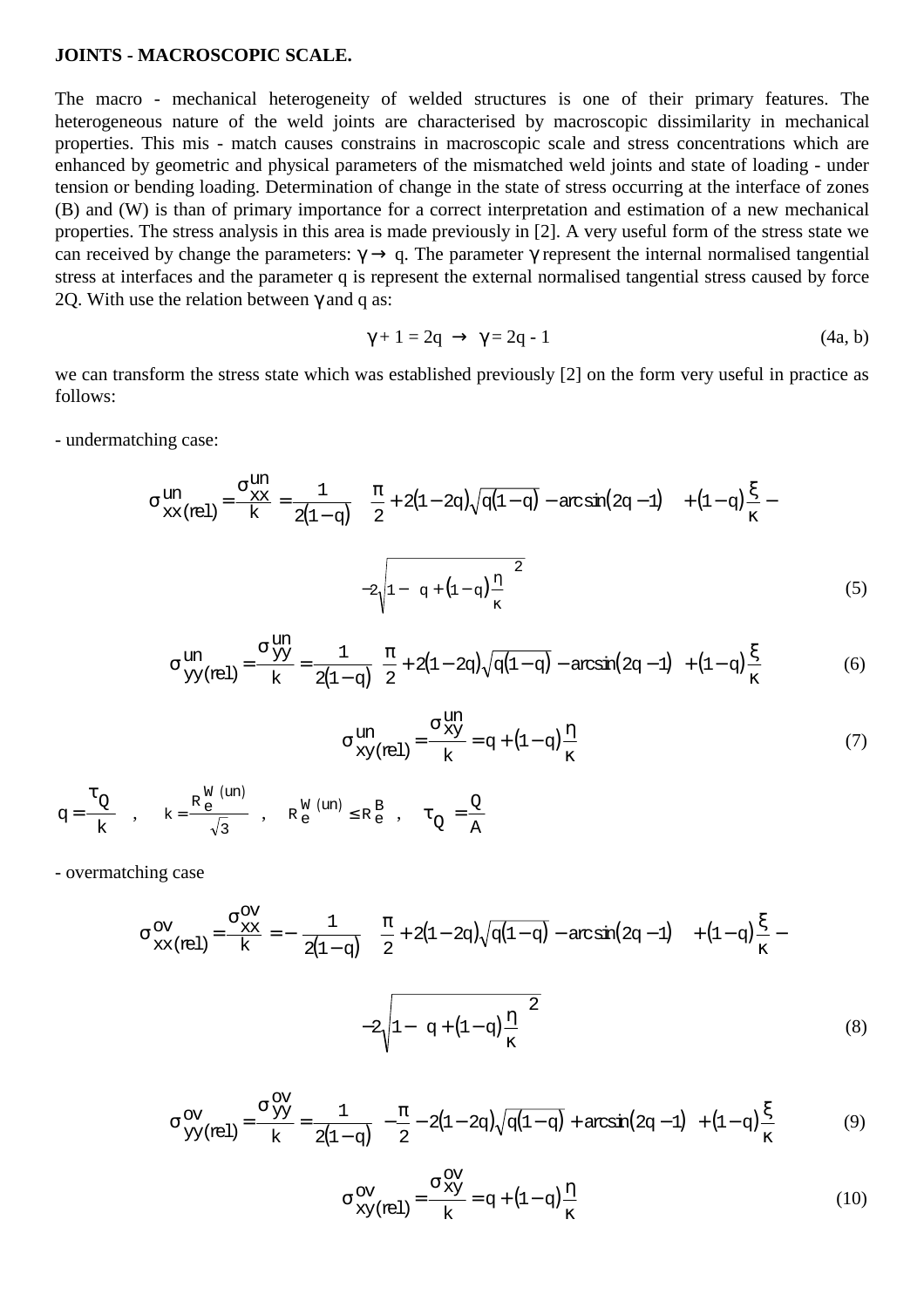$$
q\!=\!\frac{\tau_Q}{k}\quad,\quad k\!=\!\frac{R\!\!\! \stackrel{W}{e}\!\!\! \stackrel{(ov)}{-}}{\sqrt{3}}\;\;,\quad R\!\!\! \stackrel{W}{e}\!\!\! \stackrel{(ov)}{-\!\!\!>R}\!\!\! \stackrel{B}{e}\!\!\! \stackrel{}}{\sqrt{2}}\;\;,\quad \tau_Q=\!\!\frac{Q}{A}\;\;,\; \kappa=\!\frac{2h}{2t}\quad;\quad \eta=\!\frac{2\gamma}{2t}\;\;;\quad \xi=\!\frac{2x}{2t}\;\;;\quad \kappa\!\geq\!\eta\,.
$$

In practice, by used to consideration the external force 2P and inclined layer we can determining the value of external tangential stress acting at interface as follows:

$$
\tau_{Q} = \frac{\sigma_{1}}{2} \sin 2\alpha \tag{11}
$$

where:  $\sigma_1 = 2P/A$ 2P - tensile force, fig.1,  $A = 2t \cdot L$  - cross - section perpendicular to 2P,

 $\alpha$  - angle, fig. 1.

Then it is possible to assess the value of q as:

$$
q = \frac{\sigma_1}{2k} \sin 2\alpha \tag{12}
$$

The  $\sigma_1$  can assess the following values for undermatching case:

a. B - elastic, W - elastic

$$
\sigma_1 < R_e^W < R_e^B \tag{13}
$$

b. B - elastic, W - plastic

$$
\mathbf{R}_{\mathbf{e}}^{\mathbf{W}} \leq \sigma_1 < \mathbf{R}_{\mathbf{e}}^{\mathbf{B}} \tag{14}
$$

c. B and W - plastic

$$
\sigma_1 > R_e^B > R_e^W \tag{15}
$$

For overmatching case the  $\sigma_1$  can assess the following values:

- a. B elastic, W elastic
- $\sigma_1$  < R  $_{\rm e}^{\rm B}$  < R  $_{\rm e}^{\rm W}$  $\overset{\mathsf{W}}{\mathsf{e}}$  (16)
- b. B plastic, W elastic

$$
R_e^B \le \sigma_1 < R_e^W \tag{17}
$$

c. B and W - plastic

$$
\sigma_1 > R_e^W > R_e^B \tag{18}
$$

The stress analysis to enables establish the quantitatively assessment of constraint effect by introduce the constraint factor for the under- and overmatched weld joints in accordance to references [3], as follows:

$$
K_{W}^{un} = \frac{2}{\sqrt{3}} \left( \frac{1}{4(1-q)} \left[ \frac{\pi}{2} + 2(1-2q)\sqrt{q(1-q)} - \arcsin(2q-1) \right] + (1-q)\frac{1}{4\kappa} \right) \tag{19}
$$

$$
K_{W}^{ov} = \frac{2}{\sqrt{3}} \left( \frac{1}{4(1-q)} \left[ -\frac{\pi}{2} - 2(1-2q)\sqrt{q(1-q)} + \arcsin(2q-1) \right] + (1-q)\frac{1}{4\kappa} \right) \tag{20}
$$

Figure 3 a, b presents the dependence of the constraint factors  $K_W^{\text{un/ov}}$  on the parameters  $\kappa$  and q.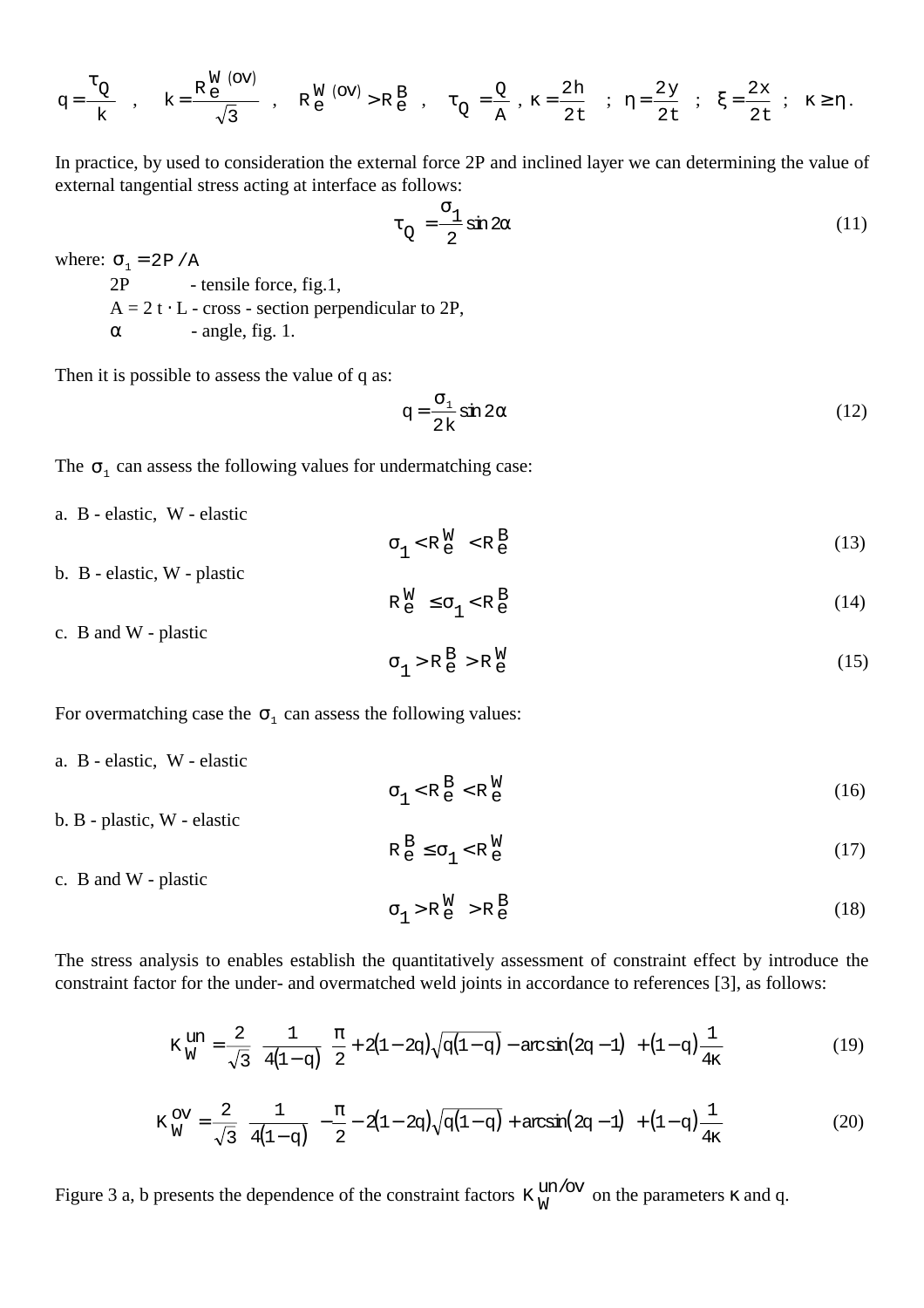

Figure 3. Diagrams of  $K_W^{\text{un}}, K_W^{\text{ov}}$  for: a. undermatched, b. overmatched models of weld joints.

Because of that the model is based on the assumption that the materials of zones B and W are ideal plasticity than the new value of yield point of the layer is equal:

- undermatching case 
$$
(R_e^W \le R_e^B)
$$
:  
\n $R_e^W \text{ (un)} = K_W^W \cdot R_e^W$   
\n- overmatching case  $(R_e^W > R_e^B)$ :  
\n $R_e^W \text{ (ov)} = K_W^W \cdot R_e^W$  (21)  
\n $R_e^W \text{ (ov)} = K_W^W \cdot R_e^W$  (22)

The change in state of stress also leads to conversion in crack resistance in these zones, the procedure of destruction and kind of fracture. For example consider the above - mentioned problem when the crack is located in the middle part of the layer parallel to the interfaces and in the homogeneous material in which the constraint effect is not effecting.

We can assessment the change of the size  $x_{p}^{\text{un/ov}}$  of the plastic zones at the crack tip for layer  $\left( R \frac{W}{e} \right)$  normalised by  $\frac{1}{P}$  for homogeneous materials  $\left( R \frac{H}{e} \right)$  unconstrained at  $R \frac{W}{e} = R \frac{H}{e}$  and at the same thickness of plates as [3]:

$$
\frac{r_{\rm p}^{\rm un}}{r_{\rm p}} = \frac{1}{\left(\kappa \frac{\rm un}{\rm w}\right)^2} \text{ or } \frac{r_{\rm p}^{\rm ov}}{r_{\rm p}} = \frac{1}{\left(\kappa \frac{\rm ov}{\rm w}\right)^2} \tag{23 a, b}
$$

Figure 4 a, b presents the characteristic of the normalised size of the plastic zone at crack tip for the underand overmatched cases. It should be noted that in the layer (W) favourable conditions for passing from plane stress to plane strain occur when the value of  $K_W^{\text{un/ov}}$  is increased what is made by constraint effect.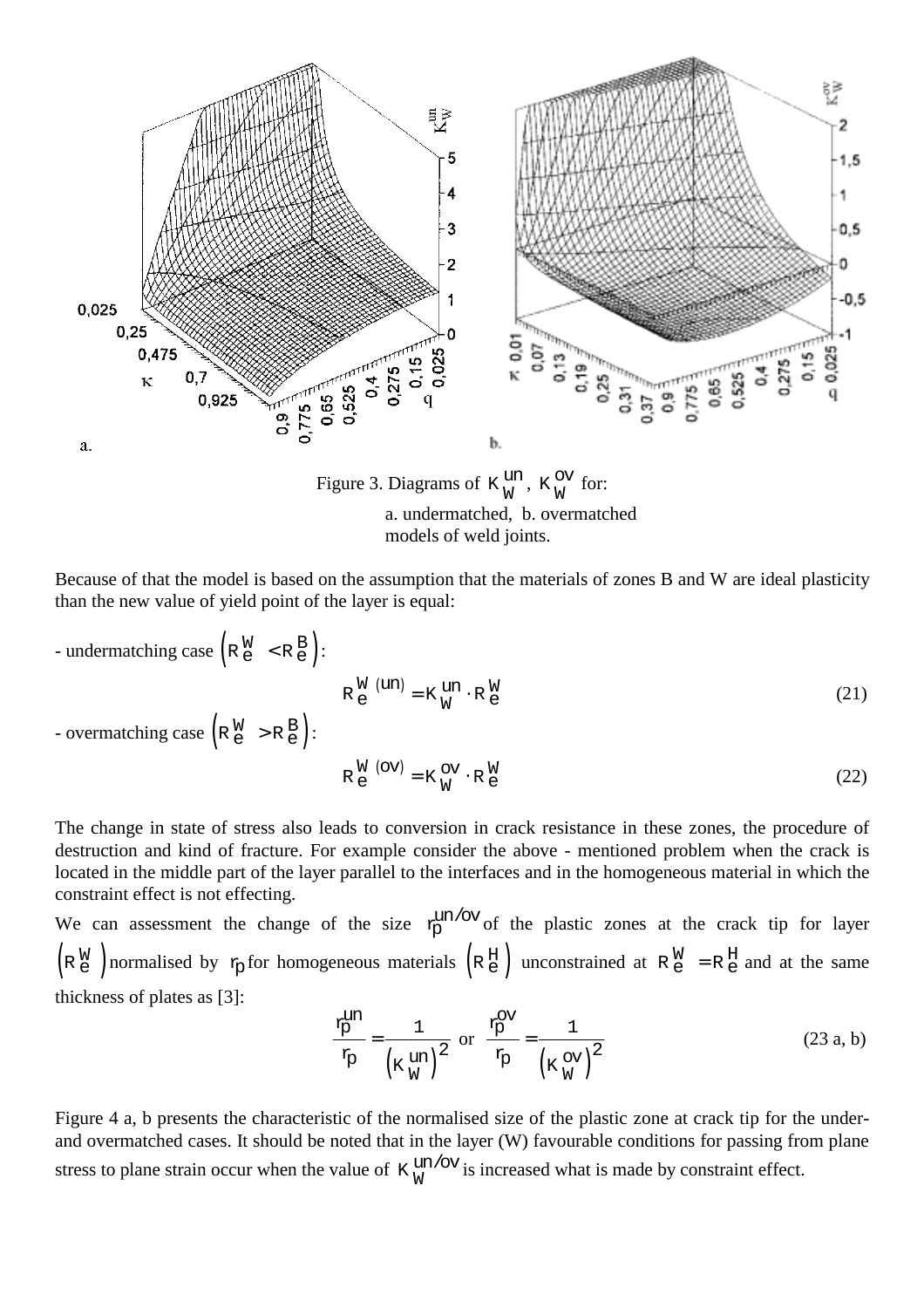

Figure 4. Normalised size of: a.  $r_{\rm p}^{\rm un}$  / $r_{\rm p}$ , b.  $r_{\rm p}^{\rm ov}$  / $r_{\rm p}$ respectively for undermatched and overmatched models of weld joints.

Above conclusions are very useful to assess a appropriate design concept against fracture initiation from crack like defects in weldments. One of the most important procedures is the recently introduced Engineering Treatment Model (ETM) relates CTOD to the applied load or strain for work hardening materials [4]. In according to the previously determined equations by K.-H. Schwalbe for assessing the ratio of the driving forces in mismatching model - fig. 1 and after taking the constraint factor  $K_W^{\text{un/ov}}$ , it will be able to determine the normalised parameter  $\delta_R = \delta_W / \delta_B$  as follows:

- undermatching case at matching ratio  $K_S = R_e^B / R_e^W$  (un) > 1:

$$
\sigma_1 < R_e^{\text{W}} \text{ (un)} < R_e^{\text{B}}
$$

lower limit: 
$$
\delta_{R} = K_{S}
$$
 (24)

upper limit:  $\delta$ 

$$
\delta_{R} = \frac{3}{2} \frac{1}{\frac{1}{K_{S}} + \frac{1}{2K_{S}^{3}}}
$$
(25)

$$
R_{e}^{B} > \sigma_{1} \ge R_{e}^{W \text{ (un)}} \qquad \delta_{R} = \left(\frac{K_{W}^{un}}{K_{S}}\right)^{\left(1 - \frac{1}{n_{W}}\right)} \tag{26}
$$

$$
\sigma_1 \ge R_e^B \ge R_e^W \text{ (un)} \qquad \qquad \delta_R = \left(\frac{K_W^{\text{un}}}{K_S}\right) \left(\frac{1}{n_W} - \frac{1}{n_B}\right) \left(\frac{1}{K_S}\right) \left(1 - \frac{1}{n_W}\right) \tag{27}
$$